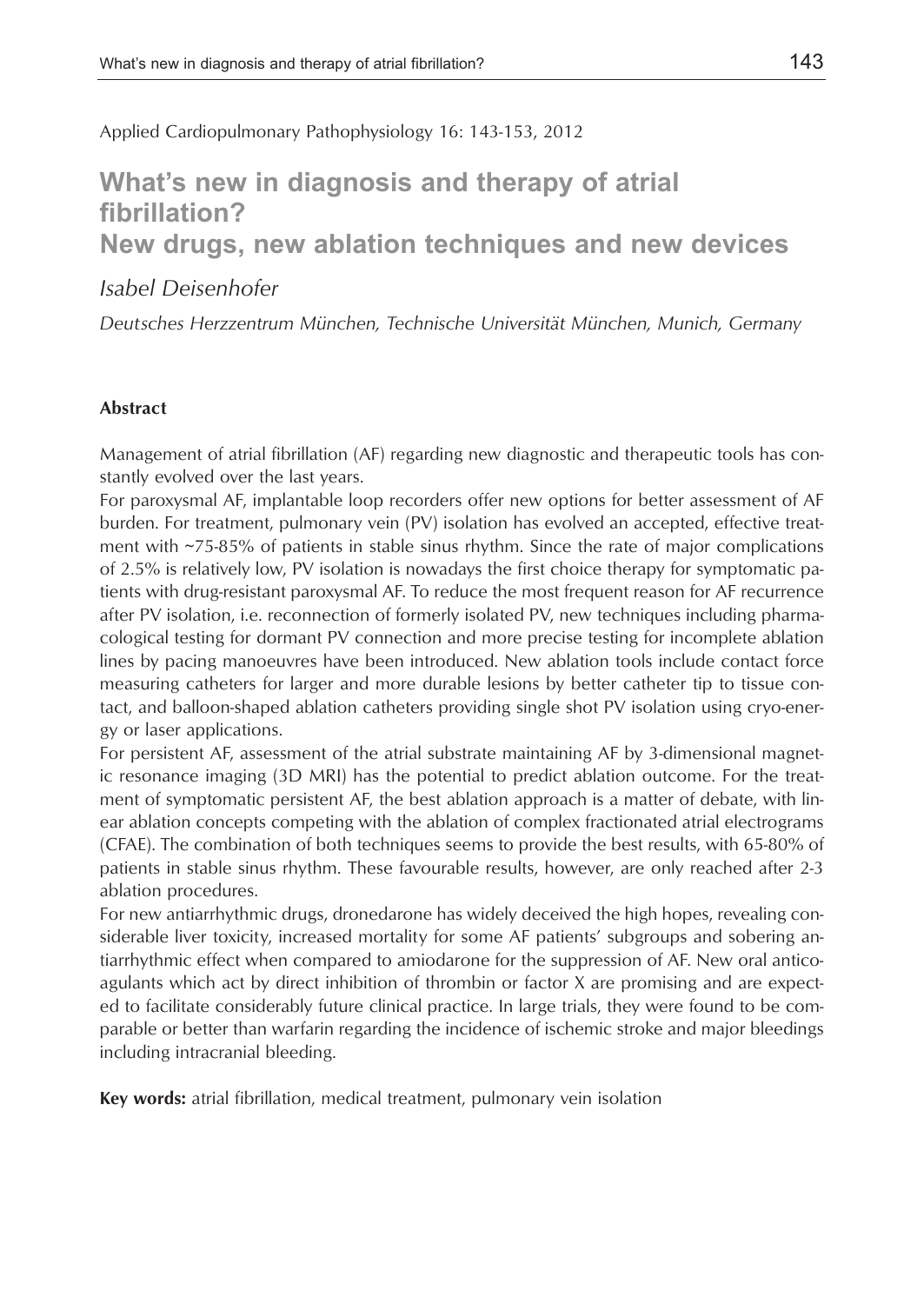# **Introduction**

Atrial fibrillation (AF) is the most common human arrhythmia and associated with significant morbidity and mortality. The incidence increases dramatically with age and approximately 10% of patients older than 70 years suffer from AF prompting a constant search for new diagnostic and therapeutic options for AF [1-3].

In this review we try to give an overview of new developments in the field of AF diagnosis and treatment.

### *AF is not AF*

While it is not completely new, the classification of AF into the "3 P" classification scheme introduced in 2006 allows differentiating AF into pathophysiologically different entities [4, 5]:

- Paroxysmal AF is defined as AF lasting not longer than 7 days, with spontaneous restoration of sinus rhythm (SR)
- Persistent AF is defined as AF lasting longer than 7 days requiring electrical or pharmacological cardioversion to SR
- Long-lasting persistent AF is the subgroup of persistent AF patients with an episode lasting longer than 1 year
- Permanent AF is defined as AF which cannot be converted to SR or where there is general consent that conversion to SR is not desired or thought to be impossible.

Pathophysiologically, episodes of paroxysmal AF are thought to be initiated by triggering foci inside the pulmonary veins (PV) generating atrial extrasystolics and atrial bursts. The atria are driven into AF by these foci, but there is only small if any atrial remodelling, so that AF stops spontaneously after a short time. Consequently, the electrical isolation of the PV, first described by Haissaguerre et al. [6], remains the cornerstone of all ablation approaches for paroxysmal AF. With this ablation approach, elimination of AF can be achieved in approximately 60-75%

of patients (75-85% when more than 1 ablation procedure is performed) [7, 8].

In persistent, long-lasting persistent and permanent AF the progressive electrical, structural and finally anatomical remodelling of the atria leads to the persistence of AF. Thus, initiating triggers are less important than the maintaining substrate of AF in these patients. There are diverging opinions how to correctly identify this substrate maintaining AF, leading to a disparity of ablation approaches. The isolation of PV, however, remains the first step of ablation also in these patients.

According to their distinct pathophysiology, new diagnostic and therapeutic strategies are divergent in paroxysmal and persistent AF.

### **Paroxysmal AF**

### *New diagnostics*

In patients suffering from paroxysmal AF, correct rhythm monitoring is clinically extremely important in the view of potential thrombembolic complications caused by non-detected AF and stopped oral anticoagulation. In the last years, it has become increasingly evident that paroxysmal AF is frequently under-diagnosed: even in symptomatic patients, 30% of episodes are asymptomatic and this percentage increases to up to 50% after initiation of a specific AF treatment [9-12]. Thus, assessment of AF burden or of AF treatment efficacy based on symptoms only is widely insufficient. There have been several studies comparing different modalities of rhythm monitoring including 24h Holter, 7 days Holter-ECG and trans-telephonic ECG monitoring [9-11]. The diagnostic value of 24h Holter ECG was found to be very limited, whereas it appeared that trans-telephonic ECG monitoring and 7 days Holter ECG provide the best approximation to real AF burden, with a striking loss of accuracy to only 67% detected AF episodes if the 7 day Holter ECG duration was reduced to less than 5 days [12].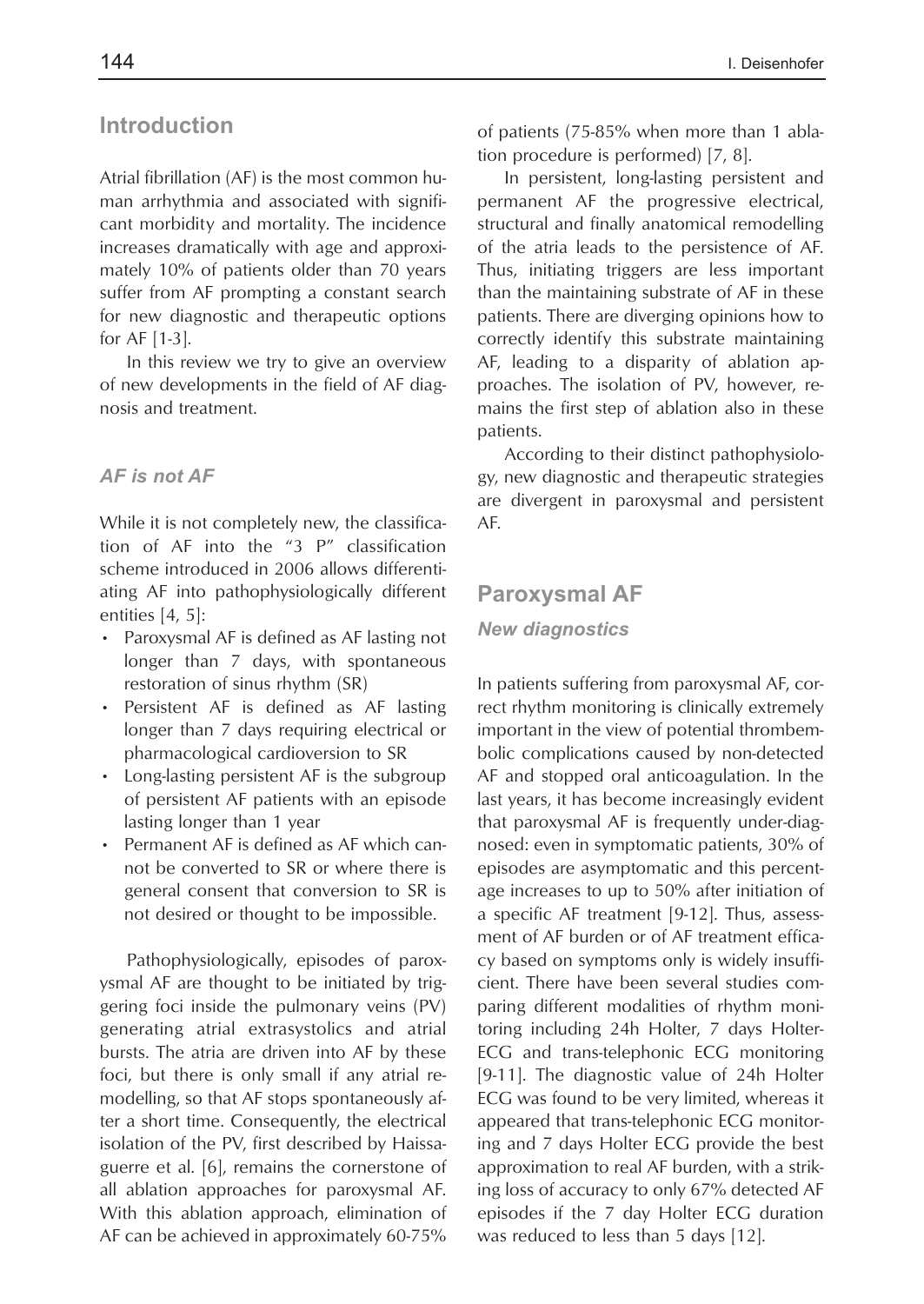A new tool to monitor for AF episodes are implantable loop recorders (ILR, e.g. the Reveal XT™ device) providing a continuous rhythm assessment. In the XPECT trial, where the Reveal XT ILR recordings were compared to a continuous 48h recording via conventional Holter ECG in 247 patients with paroxysmal AF, the overall diagnostic accuracy of the ILR was 98.5%, with a sensitivity of 96.1% and a specificity of 85.4% [13]. There remain problems to be solved, e.g. the correct automatic detection of AF in the presence of frequent atrial and ventricular extrasystolics or pseudo-regularized AF, but compared to the gold-standard of 7 days Holter ECG, the ILR has the advantage of a continuous, long-lasting recording, faster rhythm evaluation and the automatic arrhythmia detection. It requires, however, the invasive implantation (and possibly explantation), which is a drawback for this tool.

#### *New ablation techniques*

### **Pulmonary vein isolation and the problem of reconnection**

The isolation of the PV is since 2000 with the seminal work of Haissaguerre et al. from Bordeaux the cornerstone of any paroxysmal AF ablation approach [6]. Since then, the level of isolation has moved more and more from the ostium to the antrum of the PV and most operators prefer a circumferential PV isolation with two common isolating ablation rings around the ipsilateral veins [7, 8]. The lesions are usually placed with an open irrigated tip ablation catheter applying radiofrequency energy (RF) in a point-by-point manner. For this, 3 dimensional (3D) mapping systems, mainly the NavX system (St. Jude Medical, St. Paul, MN, USA) and the Carto3 system (Biosense-Webster, Diamond bar, CA, USA), are widely used. In the newest version of both systems, the simultaneous display of all intracardially placed catheters with their spatial relation to each other and to a reconstructed anatomic shell of the left atrium and the PV is possible. Additionally, the left atrial anatomy as segmented from a preprocedural CT or MR scan can be fused with the reconstructed anatomy, allowing optimal anatomic guidance for placement of the ablation lesions [14-16]. With this approach, elimination of AF can be achieved in 65-85% of patients, with approximately 2.4% of periprocedural complications and approximately 20% of patients necessitating a repeat PV isolation [17- 18].

While the acute isolation of all PV is nowadays reached in >98%, the durability of the applied lesions has emerged to be a crucial problem: in a recent study by Willems et al. [19], where 40 patients after PV isolation were re-studied invasively irrespective of AF relapse, 40% of PV were reconnected 3 months after initially successful isolation. Even more importantly, all patients without any reconnected PV were free from AF, whereas patients with 2 reconnected PV experienced relapse of the arrhythmia. These results and abundant data from repeat ablation procedures for arrhythmia recurrence strongly suggest, that relapse of paroxysmal AF is caused mainly by reconnection of the PV [19-23]. Even late arrhythmia recurrence more than one year after ablation, which occurs approximately in 2-6% of patients, seems to be caused by the reconnection of the PV-left atrial conduction [21]. To improve the durability of PV isolation some operators suggest an intra-procedural waiting period of up to 1.5 hours with recurrent re-isolation of reconnecting PV. Another approach is to test apparently isolated PV for dormant residual conduction by injecting adenosine and to reisolate the respective PV, if such a residual, but masked conduction can be demonstrated during adenosine administration [24-26].

Since recurrence of conduction is thought to be caused by incomplete, nontransmural lesions, new ablation catheters were designed, allowing measuring the contact force of the catheter tip to tissue interface during ablation. In animal models it could be shown that lesion depth and volume will increase with higher contact force (CF), providing better transmurality and thus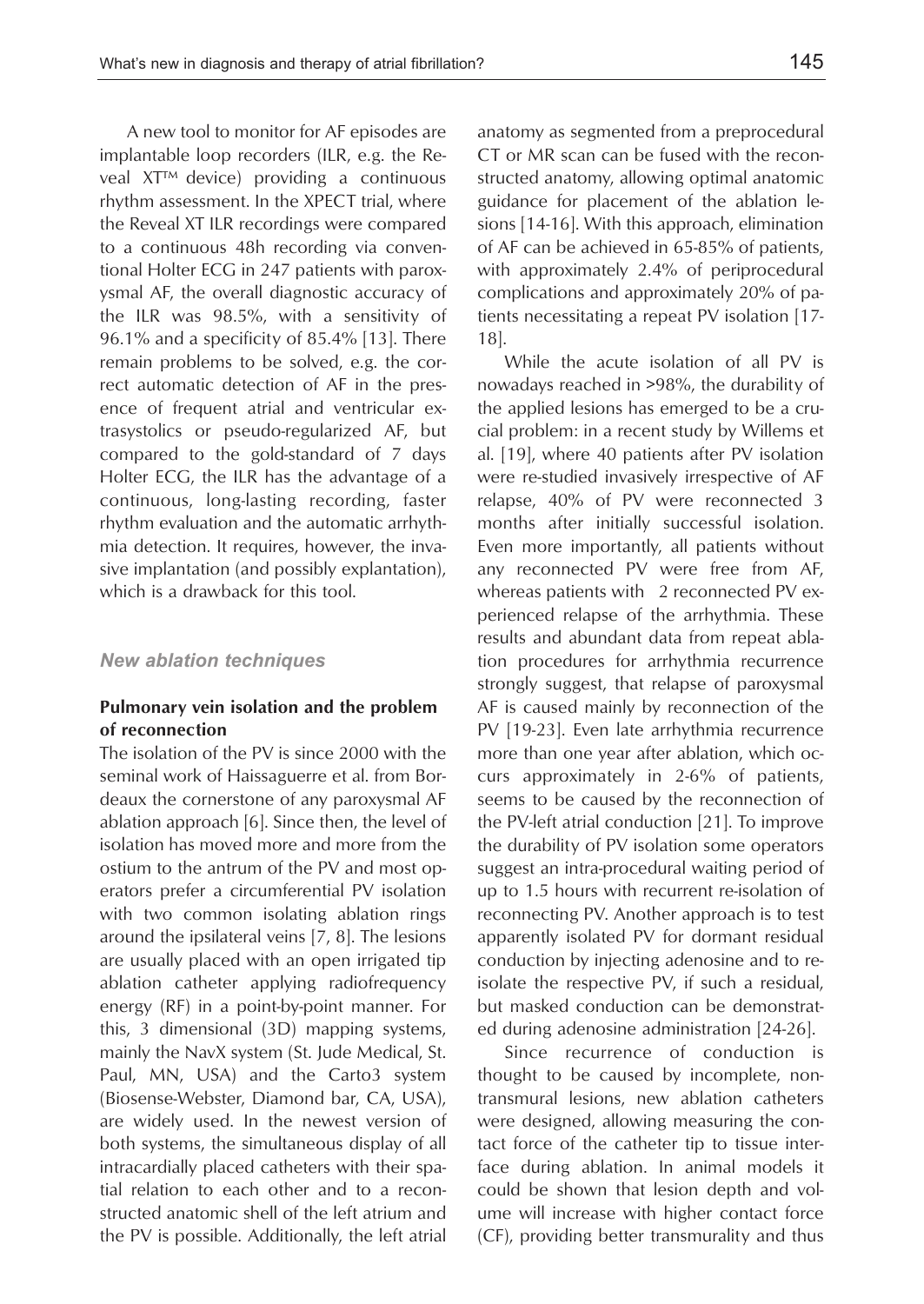less reconduction [27, 28]. In the recently published "Toccata" study, safety and efficacy of the Tacticath™ (Endosense, Geneva, CH) CF ablation catheter system was demonstrated in human right atrial tachycardia and in AF ablations [29].

### **Alternative ablation systems for pulmonary vein isolation**

In the last years, a variety of innovative catheter designs have been tested with the aim of applying a circular, linear ablation lesion avoiding thus the cumbersome alignment of RF point lesions to a (hopefully complete) line. All these catheters share the concept of a balloon shaped device that is advanced to the ostium of the vein. Thereafter, ablation energy is delivered via the catheter in a circumferential manner.

The **pulmonary vein ablation catheter** (PVAC; Ablation Frontiers, Medtronic, Minneapolis, MN, USA) is a distally circular shaped catheter with 10 electrodes mounted on the distal ring. These electrodes are used for mapping of PV activation as well as for the isolation of the PV using duty-cycled RF energy. Thus, only one catheter (for PV mapping and PV isolation) is necessary and a completely circumferential lesion can be delivered with one energy application. First results show a similar success rate regarding acute achievement of PV isolation and regarding mid-term elimination of AF with 60- 81% [30]. However, in a randomized study comparing RF energy ablation, cryo balloon ablation and PVAC ablation, significantly more patients after PVAC ablation than after RF or cryo ablation showed new embolic cerebral lesions in post-ablation MR scans (37.5% vs. 7.4% vs. 4.3%) [31]. The MR detected lesions were not associated with major neurological symptoms, but it is recommended that in future patients treated with PVAC should undergo further neuro-psychological examinations.

The most commonly used of these devices is the **cryo balloon tool** (Arctic Front™, CryoCath, Medtronic, Minneapolis, MN, USA). In several medium scale studies, a success rate of 68-74% regarding AF elimination could be documented in 6-12 months followup [32-36]. This is very similar to the published results for RF ablation, which ranges between 60-80%. Regarding periprocedural complications, it seems that the Cryo balloon causes less (but not zero) moderate PV stenosis, whereas phrenic nerve palsy occurs in 3-12% of patients [36]. The latter is a complication that is almost uniquely reported with balloon shaped ablation devices, with a high incidence during cryo ablation. The majority of these phrenic nerve palsies resolves after <12 months, but can lead to shortness of breath in the meantime.

A new balloon like tool is the **endoscopic laser ablation system** (EAS). It consists of a DO2 filled compliant balloon and a catheter shaft containing a fibre connected to a 980nm laser diode source and a 2F fiberoptic endoscope. The balloon is placed at the PV antrum and the laser beam can be directed circumferentially to the ostium with constant visualization via the fiberoptic endoscope. First results of ablation with this tool are encouraging, with 60% of patients free from AF after 1 year of follow-up [37].

# **Persistent atrial fibrillation**

It has to be stated that in contrast to paroxysmal AF, where PV isolation is a highly effective treatment option, the ablation of persistent AF is associated with a significantly lower efficacy of 35-45% if only one ablation procedure is performed. This percentage increases significantly to 65-75% of AF free patients, if additional ablation procedures are accepted. However, ablation still remains the best option for elimination of persistent AF, because the treatment alternative of cardioversion with additional drug administration to avoid AF relapse has an overall efficacy of only 10-30%.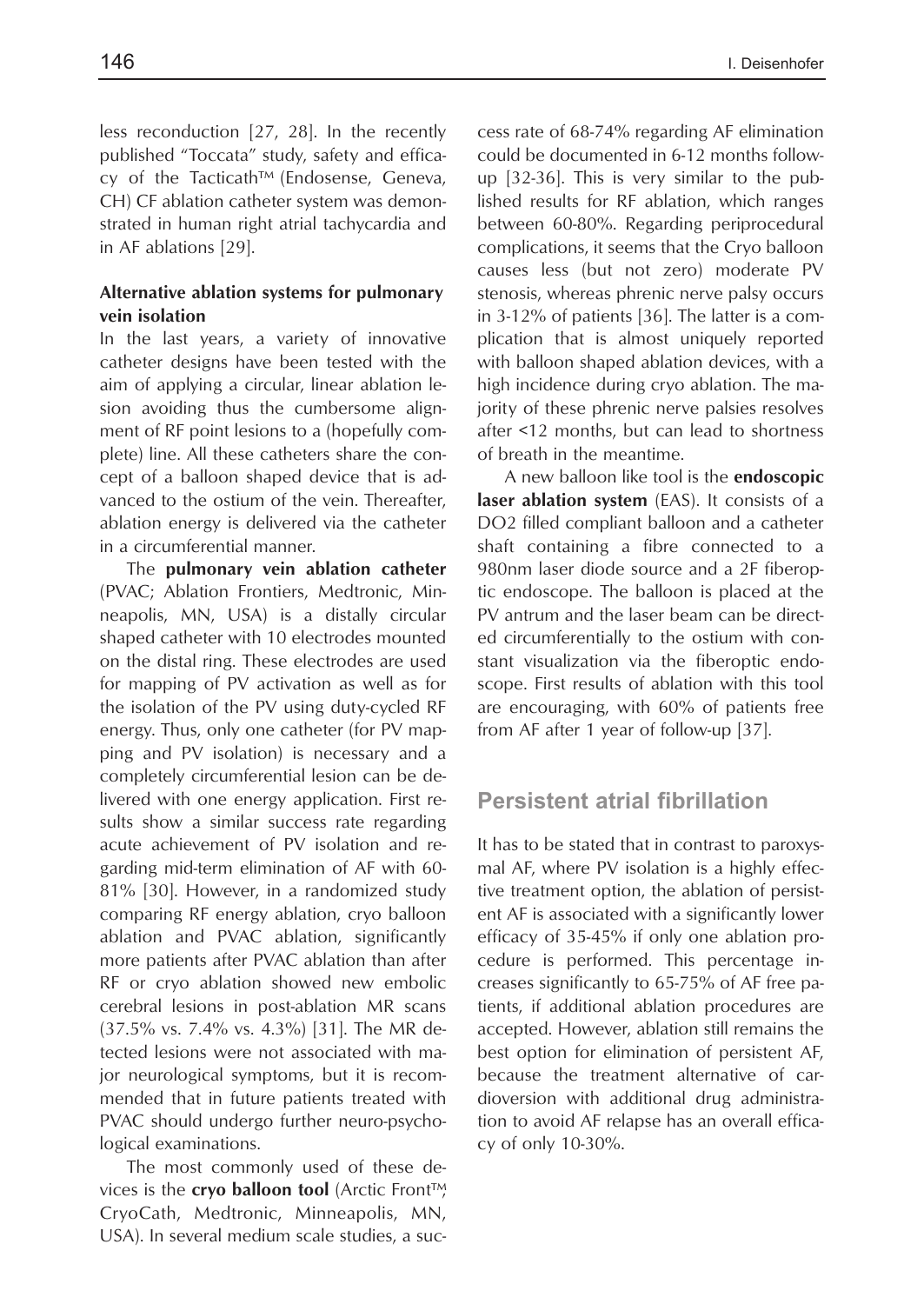### *New diagnostics*

As pointed out above, the key feature of persistent AF is the so-called atrial substrate maintaining AF. While the existence of atrial substrate is widely accepted, it is a matter of intensive debate what the patho-physiological or anatomical correlate of substrate exactly is. Hypotheses include remodelled atrial tissue with lost gap junctions and atrial fibrosis, but also autonomic dysbalance with overactive mixed ganglionated plexi causing changed excitability and refractory periods of atrial myocytes or anatomically fixed areas of larger re-entrant waves which promote AF by producing a "mother wave" reentry. A newly emerged method to measure the extent of atrial fibrosis and by this the putative extent of AF maintaining substrate is high density cardiac MR. Oakes et al. [38] could show that late gadolinium enhancement (LGE) areas in the atrial wall detected by 3 dimensional magnetic resonance imaging (3D-MRI) correspond to scarred or fibrotic atrial tissue. Thus, 3D-MRI could offer a possibility for preprocedural quantification of atrial substrate, allowing forecasting the possible outcome of AF ablation in a specific patient. The afterprocessing of the 3D MRI scans, however, to obtain information on atrial wall scarring is extremely time-consuming and expensive and its wide-spread applicability in clinical practice seems at least questionable.

#### *New ablation techniques*

Due to the debate regarding the nature of the atrial substrate, there is no "standard" ablation technique for persistent and long-lasting persistent AF. The isolation of PV, though, is in most ablation approaches the first step of the procedure. Thereafter different techniques are applied to eliminate or reduce the AF substrate.

In the linear ablation approach, left atrial ablation lines are deployed to compartmentalize the left atrium, leading to a reduction of multiple micro-reentries present during AF to larger re-entrant waves. These larger (and slower) re-entrant waves eventually stop at the ablation lines which serve as wave front breakers [39, 40]. This approach follows the example of the surgically deployed MAZE procedure, in which surgeons apply under direct view a set of linear ablation lesions during concomitant cardiac surgery. To copy this approach by catheter ablation is challenging, since complete lines by applying point-bypoint lesions are hard to achieve in a trabeculated left atrium in the beating heart of a breathing patient without direct view of the lesions.

A completely different approach has been introduced in 2004 by Nademanee et al. with the ablation of complex fractionated atrial electrograms (CFAE). CFAE are supposed to reflect zones of slow conduction and heterogeneous de- and re-polarization, i.e. electrophysiological properties of the "substrate" [41]. By ablating focally areas showing CFAE, a gradual reduction of the number of atrial micro-reentries during AF can be achieved leading to a gradual prolongation of the AF cycle length until only one macro-reentry, i.e. one singular atrial tachycardia (AT) instead of AF, is left. Subsequently, sinus rhythm can then be restored by ablating these AT [42].

Data from a randomized study from our centre suggest, that the results after a single ablation procedure regarding freedom of any arrhythmia are similar for the linear and the CFAE ablation approach (~35%), but it seems that CFAE ablation causes significantly more often AT as a relapse arrhythmia than the linear ablation approach [43]. However, if the repeat ablation is performed for AT and not for AF, results are significantly better with 75% of patients in SR after AT ablation compared to 42% after repeat ablation for AF [44]. Thus, the ablation technique used for the first ablation has a significant impact on the success of the repeat ablation.

Haissaguerre et al. were the first to perform a combined ablation approach (the socalled stepwise ablation) applying in one procedure first CFAE ablation and then lines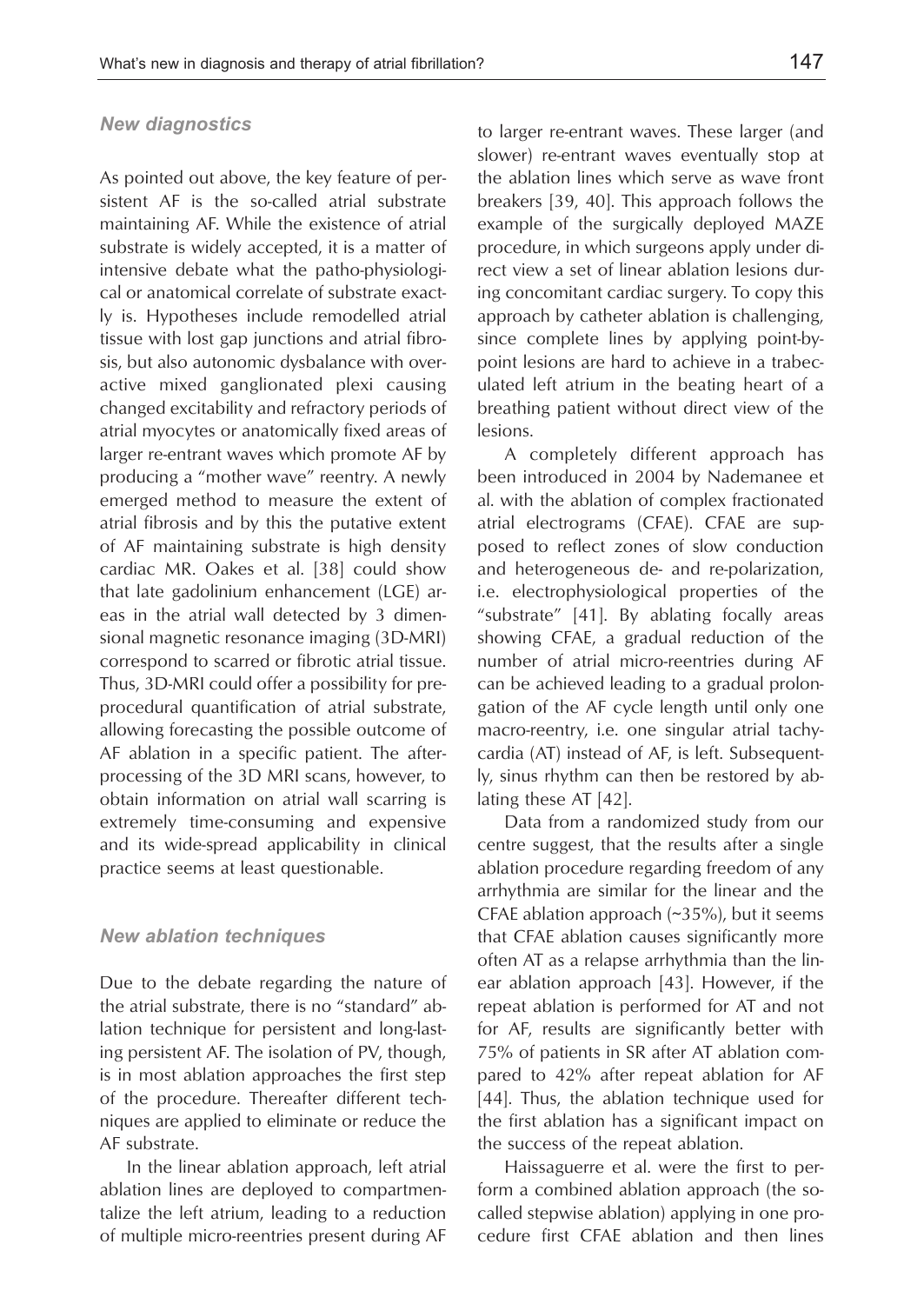[45]. The results of a single ablation procedure (approximately 35%) are more or less the same as for the single ablation approach, but again the success rate after more than one ablation reaches as high as 82% of patients in stable SR with 80% of the recurrent arrhythmias being AT and not AF any more [46,47].

### **New drugs**

### *New antiarrhythmics*

It has to be stated, that antiarrhythmic drugs (AAD) for rhythm control in AF have been studied extensively in a multitude of studies, as well in randomized comparisons to placebo, in comparisons to other AAD as in comparison to catheter ablation. In all these studies, irrespective of the drug, AAD proved to be of low to moderate efficacy with only 10- 30% of patients in stable SR in a follow-up of minimum one year. In the series of randomized trials comparing AAD to ablation in paroxysmal AF, ablation proved to be significantly more effective in all of these studies as well as in a meta-analysis of the published trials [8].

### **Vernakalant**

Vernakalant is a new antiarrhythmic agent acting selectively on atrial ion channels which can be used for rapid pharmacological cardioversion of AF. It has been evaluated in the AVRO trial, where vernakalant (intravenously) was randomly compared to amiodarone [48]. Vernakalant proved to be significantly more effective in cardioversion of new onset AF than amiodarone i.v. (51.7% vs. 5.2% of patients). As anticipated, due to its atrial selectiveness, vernakalant proved to be safe with no ventricular arrhythmia observed. While these are encouraging results, the limitations of vernakalant are its availability only for i.v. use, and its high costs as well as the fact that with external electrical cardioversion, more than 95% of patients can be cardioverted successfully.

### **Dronedarone**

The class III potassium channel blocker dronedarone has been introduced in the last years for the treatment of paroxysmal and persistent AF. It was supposed to have a similar antiarrhythmic effect than amiodarone but significant less side effects, including no hypo- or hyperthyroidism. However, reports about a significant hepatotoxity which necessitated in singular cases even liver transplant and only moderate effectiveness calmed down the initial enthusiasm [49]. In the Dionysos study, where AF patients were randomly assigned to amiodarone or dronedarone for suppression of AF in a short term follow-up of 7 months, amiodarone proved to be significantly more effective (58% of patients free from AF) than dronedarone (26.5% free from AF) [50]. The PALLAS trial, published recently, where persistent AF patients were included, was even preliminary stopped due to an excess mortality in the group of patients treated with dronedarone [51]. Thus, it has to be stated that dronedarone has a limited efficacy while it has not negligible side-effects and its use should be restricted to patients with paroxysmal AF in whom regular liver markers controls should take place.

#### **New anticoagulants**

The most feared complication of AF are thrombembolic complications and the indications for oral anticoagulation for AF patients have been recently extended to patients according to the new CHADSVASC score. In this score, age between 65-76 years, female gender and any vascular disease have been added as risk factors. On the other hand, the use of ASS instead of oral anticoagulation in low risk (score 1) patients has been discouraged.

Regarding the low percentage of patients who are actually in the therapeutic INR range (in general, it is only approximately 60%), search for new, easier to use oral anticoagulants has been intensive. In the last 4 years, three new oral anticoagulants have emerged, that could replace in long term the nowadays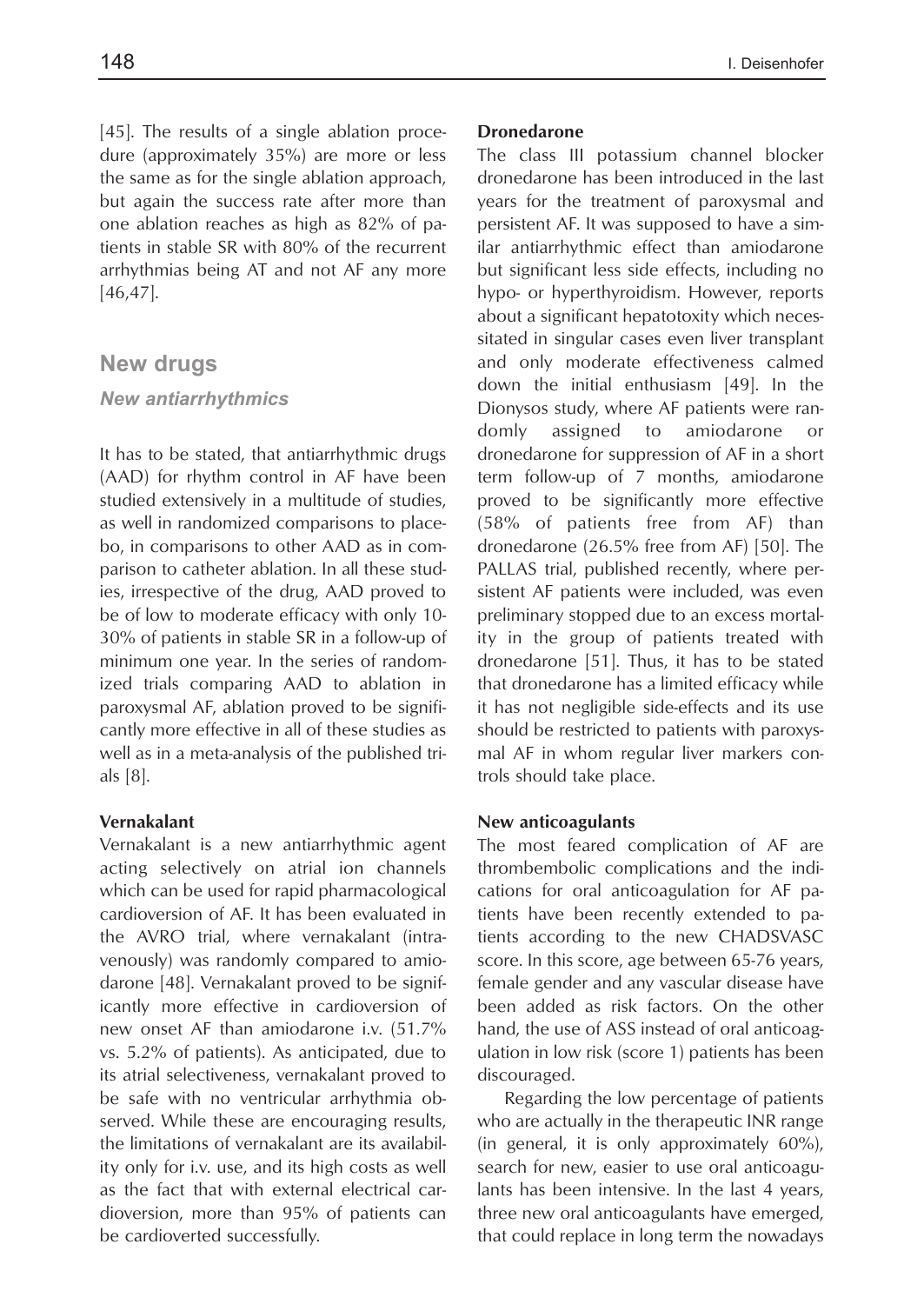used warfarin or phenprocoumon. First approved for AF due to the RELY study was dabigatran (Pradaxa™, 2x110mg or 2x150mg), followed by rivaroxaban (Xarelto™, 1x20mg; following the ROCKET trial), whereas apixaban is awaiting the approval after the successful ARISTOTLE trial [52-54]. While dabigatran is a direct thrombin inhibitor, rivaroxaban and apixaban are activated factor X antagonists. The results for all three in the respective trials can be summarized as follows: the efficacy in suppression of thrombembolic events was comparable or superior to warfarin, whereas major and/or intracranial bleedings were reduced or similar.

All of them have the advantages of fixed dosage independent of nutrition (especially vitamin K intake) with no INR controls necessary, as well as short half-time duration of less than 24h. Thus, they will be especially useful in patients with varying liver functionality as well as in patients with instable INR values or in patients unable or not willing to undergo regular INR measurements. Furthermore, due to their short half-time, peri-operative management of anticoagulated patients will be much simpler. Future studies have to be conducted to verify the so far positive impression, especially regarding potential drug-drug interactions or rare, but severe, side-effects. Additionally, the so far still high treatment costs should come down significantly.

# **Conclusion**

The management of atrial fibrillation has evolved significantly over the last 5-10 years. For paroxysmal AF, isolation of the pulmonary veins has proven to be the most effective treatment option to achieve freedom of arrhythmia. New ablation tools and strategies have the potential to increase even further the success rate and to improve the durability of the ablation effect in long-term follow-up. For persistent AF, ablation techniques are still evolving, mainly due to competing concepts of the pathophysiology of

this arrhythmia. Regarding freedom of arrhythmia, catheter ablation is still the most effective treatment, but results have to improve, especially regarding results of a single ablation procedure. New antiarrhythmic drugs have been developed to treat AF, but it has to be stated that dronedarone, the most prominent of these new drugs, has failed to stand the test of time and studies. Its indication should be carefully evaluated. New oral anticoagulants yielded promising results in the first large multicentric randomized trials and could replace vitamin K antagonists in the near future.

### **References**

- 1. Benjamin EJ, Wolf PA, D'Agostino RB, Silbershatz H, Kannel WB, Levy D. Impact of atrial fibrillation on the risk of death: the Framingham Heart Study. Circulation 1998; 98: 946-952
- 2. Stewart S, Hart CL, Hole DJ, McMurray JJ. A population-based study of the long-term risks associated with atrial fibrillation: 20 year follow-up of the Renfrew/Paisley study. American Journal of Medicine 2002; 113: 359-364
- 3. Flaker GC, Belew K, Beckman K, Vidaillet H, Kron J, Safford R, Mickel M, Barrell P. Asymptomatic atrial fibrillation: Demographic features and prognostic information from the Atrial Fibrillation Follow-up Investigation of Rhythm Management (AFFIRM) study. American Heart Journal 2005; 149: 657-663
- 4. Fuster V, Ryden LE, Cannom DS, Crijns HJ, Curtis AB, Ellenbogen KA, Halperin JL, Le Heuzey JY, Kay GN, Lowe JE, Olsson SB, Prystowsky EN, Tamargo JL, Wann S, Smith SC Jr, Jacobs AK, Adams CD, Anderson JL, Antman EM, Hunt SA, Nishimura R, Ornato JP, Page RL, Riegel B, Priori SG, Blanc JJ, Budaj A, Camm AJ, Dean V, Deckers JW, Despres C, Dickstein K, Lekakis J, McGregor K, Metra M, Morais J, Osterspey A, Zamorano JL. ACC/AHA/ESC 2006 Guidelines for the Management of Patients with Atrial Fibrillation: a report of the American College of Cardiology/American Heart Association Task Force on Practice Guidelines and the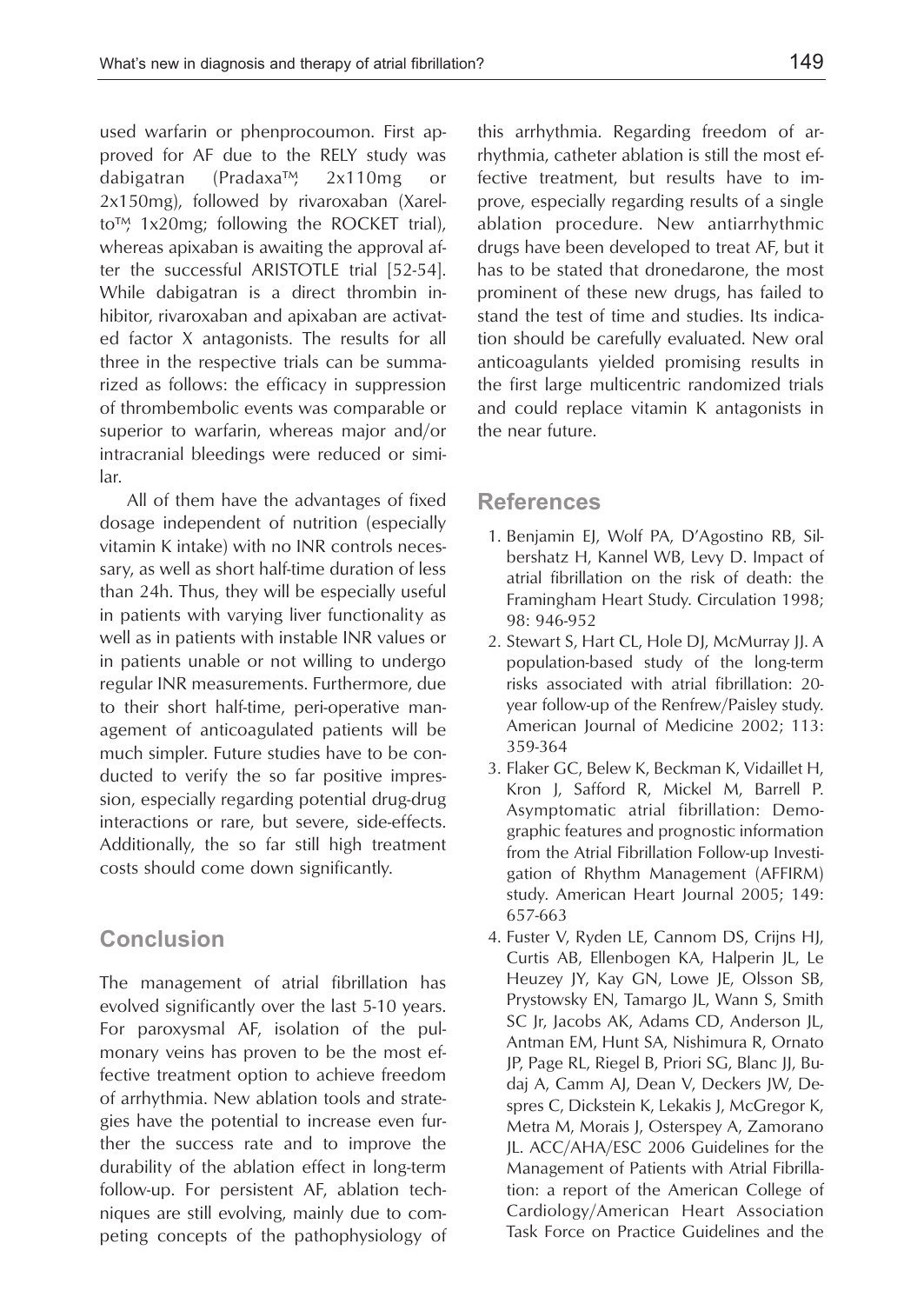European Society of Cardiology Committee for Practice Guidelines (Writing Committee to Revise the 2001 Guidelines for the Management of Patients With Atrial Fibrillation): developed in collaboration with the European Heart Rhythm Association and the Heart Rhythm Society. Circulation 2006; 114: 257-354

- 5. European Heart Rhythm Association; European Association for Cardio-Thoracic Surgery, Camm AJ, Kirchhof P, Lip GY, Schotten U, Savelieva I, Ernst S, Van Gelder IC, Al-Attar N, Hindricks G, Prendergast B, Heidbuchel H, Alfieri O, Angelini A, Atar D, Colonna P, De Caterina R, De Sutter J, Goette A, Gorenek B, Heldal M, Hohloser SH, Kolh P, Le Heuzey JY, Ponikowski P, Rutten FH. Guidelines for the management of atrial fibrillation: the Task Force for the Management of Atrial Fibrillation of the European Society of Cardiology (ESC). Eur Heart J 2010; 31 (19): 2369-429
- 6. Haïssaguerre M, Shah DC, Jaïs P, Hocini M, Yamane T, Deisenhofer I, Chauvin M, Garrigue S, Clémenty J. Electrophysiological breakthroughs from the left atrium to the pulmonary veins. Circulation 2000; 102 (20): 2463-5
- 7. Deisenhofer I, Estner H, Reents T, Fichtner S, Bauer A, Wu J, Kolb C, Zrenner B, Schmitt C, Hessling G. Does electrogram guided substrate ablation add to the success of pulmonary vein isolation in patients with paroxysmal atrial fibrillation? A prospective, randomized study. J Cardiovasc Electrophysiol 2009; 20 (5): 514-21
- 8. Piccini JP, Lopes RD, Kong MH, Hasselblad V, Jackson K, Al-Khatib SM. Pulmonary vein isolation for the maintenance of sinus rhythm in patients with atrial fibrillation: a meta-analysis of randomized, controlled trials. Circ Arrhythm Electrophysiol 2009; 2 (6): 626-33
- 9. Hindricks G, Piorkowski C, Tanner H, Kobza R, Gerds-Li JH, Carbucicchio C, Kottkamp H. Perception of atrial fibrillation before and after radiofrequency catheter ablation: relevance of asymptomatic arrhythmia recurrence. Circulation 2005; 112: 307-313
- 10. Ziegler PD, Koehler JL, Mehra R. Comparison of continuous versus intermittent monitoring of atrial arrhythmias. Heart Rhythm 2006; 3: 1445-1452
- 11. Roche F, Gaspoz JM, Costa A et al. Frequent and prolonged asymptomatic episodes of paroxysmal atrial fibrillation revealed by automatic long-term event recorders in patients with a negative 24 hour Holter. Pacing and Clinical Electrophysiology 2005; 25: 1587-1593
- 12. Dagres N, Kottkamp H, Piorkowski C, Weis S, Arya A, Sommer P, Bode K, Gerds-Li JH, Kremastinos DT, Hindricks G. Influence of the duration of Holter monitoring on the detection of arrhythmia recurrences after catheter ablation of atrial fibrillation: implications for patient follow-up. Int J Cardiol 2010; 139 (3): 305-6
- 13. Hindricks G, Pokushalov E, Urban L, Taborsky M, Kuck KH, Lebedev D et al. on behalf of the XPECT Trial investigators. Performance of a new leadless implantable cardiac monitor in detecting and quantifying atrial fibrillation. Results of the XPECT Trial. Circulation: Arrhythmias and Electrophysiology 2010; 3: 141-147
- 14. de Chillou C, Andronache M, Abdelaal A, Ernst Y, Magnin-Poull I, Magdi M, Zhang N, Tissier S, Mandry D, Barbary C, Régent D, Aliot E. Evaluation of 3D guided electroanatomic mapping for ablation of atrial fibrillation in reference to CT-Scan image integration. J Interv Card Electrophysiol 2008; 23 (3): 175-81
- 15. Richmond L, Rajappan K, Voth E, Rangavajhala V, Earley MJ, Thomas G, Harris S, Sporton SC, Schilling RJ. Validation of computed tomography image integration into the EnSite NavX mapping system to perform catheter ablation of atrial fibrillation. J Cardiovasc Electrophysiol 2008; 19 (8): 821-7
- 16. Jilek C, Hessling G, Ammar S, Fichtner S, Reents T, Estner HL, Wu J, Kolb C, Deisenhofer I. Visualization of multiple catheters in left atrial ablation procedures. Comparison of two different 3D mapping systems. Herzschrittmacherther Elektrophysiol 2011; 22 (1): 39-45
- 17. Cappato R, Calkins H, Chen SA, Davies W, Iesaka Y, Kalman J, Kim YH, Klein G, Natale A, Packer D, Skanes A, Ambrogi F, Biganzoli E. Updated worldwide survey on the methods, efficacy, and safety of catheter ablation for human atrial fibrillation. Circ Arrhythm Electrophysiol 2010; 3 (1): 32-8
- 18. Dixit S, Gerstenfeld EP, Ratcliffe SJ, Cooper JM, Russo AM, Kimmel SE, Callans DJ, Lin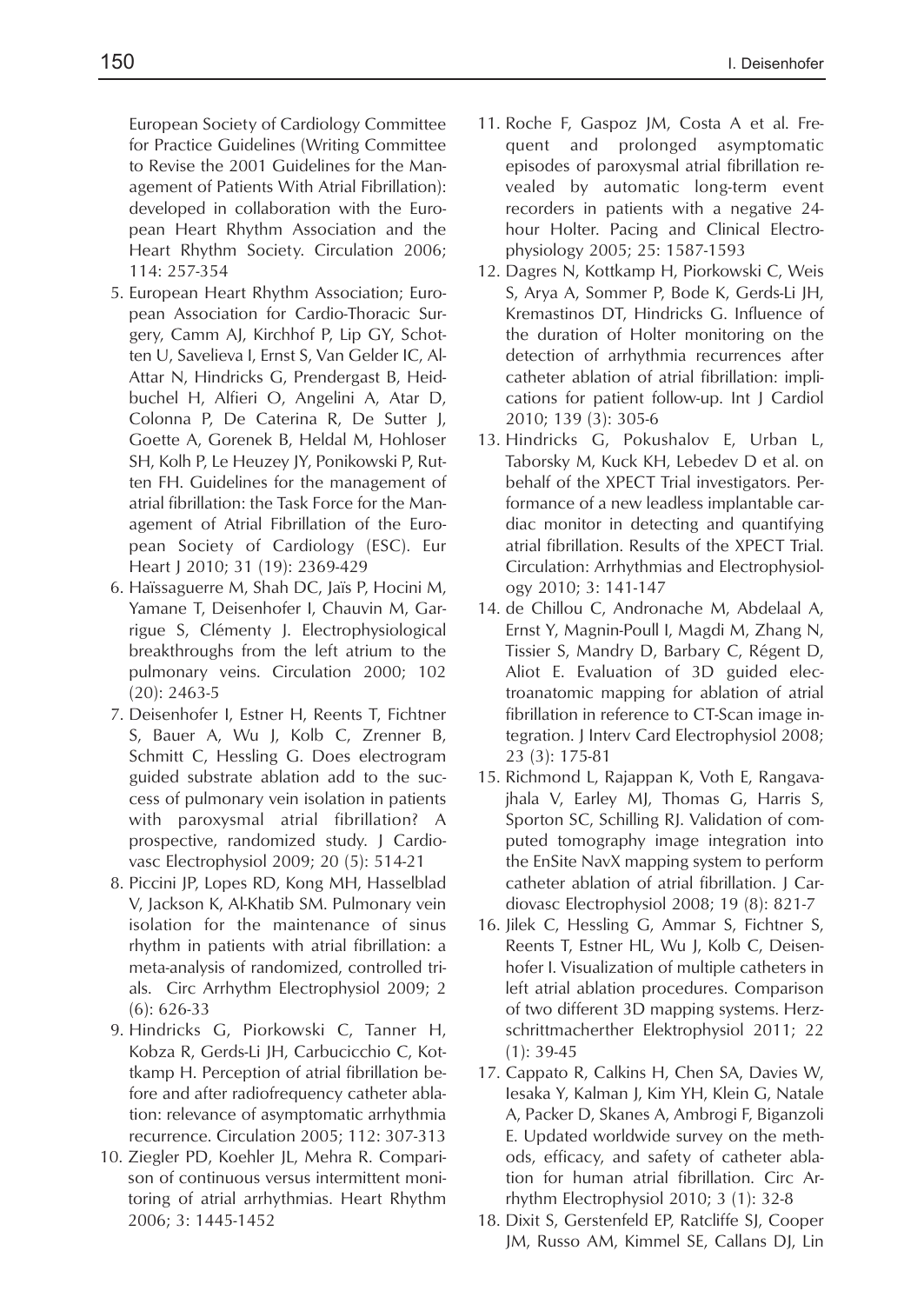D, Verdino RJ, Patel VV, Zado E, Marchlinski FE. Single procedure efficacy of isolating all versus arrhythmogenic pulmonary veins on long-term control of atrial fibrillation: a prospective randomized study. Heart Rhythm 2008; 5 (2): 174-81

- 19. Willems S, Steven D, Servatius H, Hoffmann BA, Drewitz I, Müllerleile K, Aydin MA, Wegscheider K, Salukhe TV, Meinertz T, Rostock T. Persistence of pulmonary vein isolation after robotic remote-navigated ablation for atrial fibrillation and its relation to clinical outcome. J Cardiovasc Electrophysiol 2010; 21 (10): 1079-84
- 20. Bhargava M, Di Biase L, Mohanty P, Prasad S, Martin DO, Williams-Andrews M, Wazni OM, Burkhardt JD, Cummings JE, Khaykin Y, Verma A, Hao S, Beheiry S, Hongo R, Rossillo A, Raviele A, Bonso A, Themistoclakis S, Stewart K, Saliba WI, Schweikert RA, Natale A. Impact of type of atrial fibrillation and repeat catheter ablation on longterm freedom from atrial fibrillation: results from a multicenter study. Heart Rhythm 2009; 6 (10): 1403-12
- 21. Fichtner S, Czudnochowsky U, Hessling G, Reents T, Estner H, Wu J, Jilek C, Ammar S, Karch MR, Deisenhofer I. Very late relapse of atrial fibrillation after pulmonary vein isolation: incidence and results of repeat ablation. Pacing Clin Electrophysiol 2010; 33 (10): 1258-63
- 22. Weerasooriya R, Khairy P, Litalien J, Macle L, Hocini M, Sacher F, Lellouche N, Knecht S, Wright M, Nault I, Miyazaki S, Scavee C, Clementy J, Haissaguerre M, Jais P. Catheter ablation for atrial fibrillation: are results maintained at 5 years of follow-up? J Am Coll Cardiol 2011; 57 (2): 160-6
- 23. Ouyang F, Tilz R, Chun J, Schmidt B, Wissner E, Zerm T, Neven K, Köktürk B, Konstantinidou M, Metzner A, Fuernkranz A, Kuck KH. Long-term results of catheter ablation in paroxysmal atrial fibrillation: lessons from a 5-year follow-up. Circulation 2010; 122 (23): 2368-77
- 24. Datino T, Macle L, Qi XY, Maguy A, Comtois P, Chartier D, Guerra PG, Arenal A, Fernández-Avilés F, Nattel S. Mechanisms by which adenosine restores conduction in dormant canine pulmonary veins. Circulation 2010; 121 (8): 963-72
- 25. Matsuo S, Yamane T, Date T, Lellouche N, Tokutake K, Hioki M, Ito K, Narui R, Tani-

gawa S, Nakane T, Tokuda M, Yamashita S, Aramaki Y, Inada K, Shibayama K, Miyanaga S, Yoshida H, Miyazaki H, Abe K, Sugimoto K, Taniguchi I, Yoshimura M. Dormant pulmonary vein conduction induced by adenosine in patients with atrial fibrillation who underwent catheter ablation. Am Heart J 2011; 161 (1): 188-96

- 26. Miyazaki S, Kuwahara T, Kobori A, Takahashi Y, Takei A, Sato A, Isobe M, Takahashi A. Impact of Adenosine-Provoked Acute Dormant Pulmonary Vein Conduction on Recurrence of Atrial Fibrillation. J Cardiovasc Electrophysiol 2011
- 27. Shah DC, Lambert H, Nakagawa H, Langenkamp A, Aeby N, Leo G. Area under the real-time contact force curve (force-time integral) predicts radiofrequency lesion size in an in vitro contractile model. J Cardiovasc Electrophysiol 2010; 21 (9): 1038-43
- 28. Yokoyama K, Nakagawa H, Shah DC, Lambert H, Leo G, Aeby N, Ikeda A, Pitha JV, Sharma T, Lazzara R, Jackman WM. Novel contact force sensor incorporated in irrigated radiofrequency ablation catheter predicts lesion size and incidence of steam pop and thrombus. Circ Arrhythm Electrophysiol 2008; 1 (5): 354-62
- 29. Kuck KH, Reddy VY, Schmidt B, Natale A, Neuzil P, Saoudi N, Kautzner J, Herrera C, Hindricks G, Jaïs P, Nakagawa H, Lambert H, Shah DC. A novel radiofrequency ablation catheter using contact force sensing: Toccata study. Heart Rhythm 2012; 9 (1): 18-23
- 30. Fredersdorf S, Weber S, Jilek C, Heinicke N, VON Bary C, Jungbauer C, Riegger GA, Hamer OW, Jeron A. Safe and rapid isolation of pulmonary veins using a novel circular ablation catheter and duty-cycled RF generator. J Cardiovasc Electrophysiol 2009; 20 (10): 1097-101
- 31. Herrera Siklódy C, Deneke T, Hocini M, Lehrmann H, Shin DI, Miyazaki S, Henschke S, Fluegel P, Schiebeling-Römer J, Bansmann PM, Bourdias T, Dousset V, Haïssaguerre M, Arentz T. Incidence of asymptomatic intracranial embolic events after pulmonary vein isolation: comparison of different atrial fibrillation ablation technologies in a multicenter study. J Am Coll Cardiol 2011; 58 (7): 681-8
- 32. Neumann T, Vogt J, Schumacher B et al. Circumferential pulmonary vein isolation with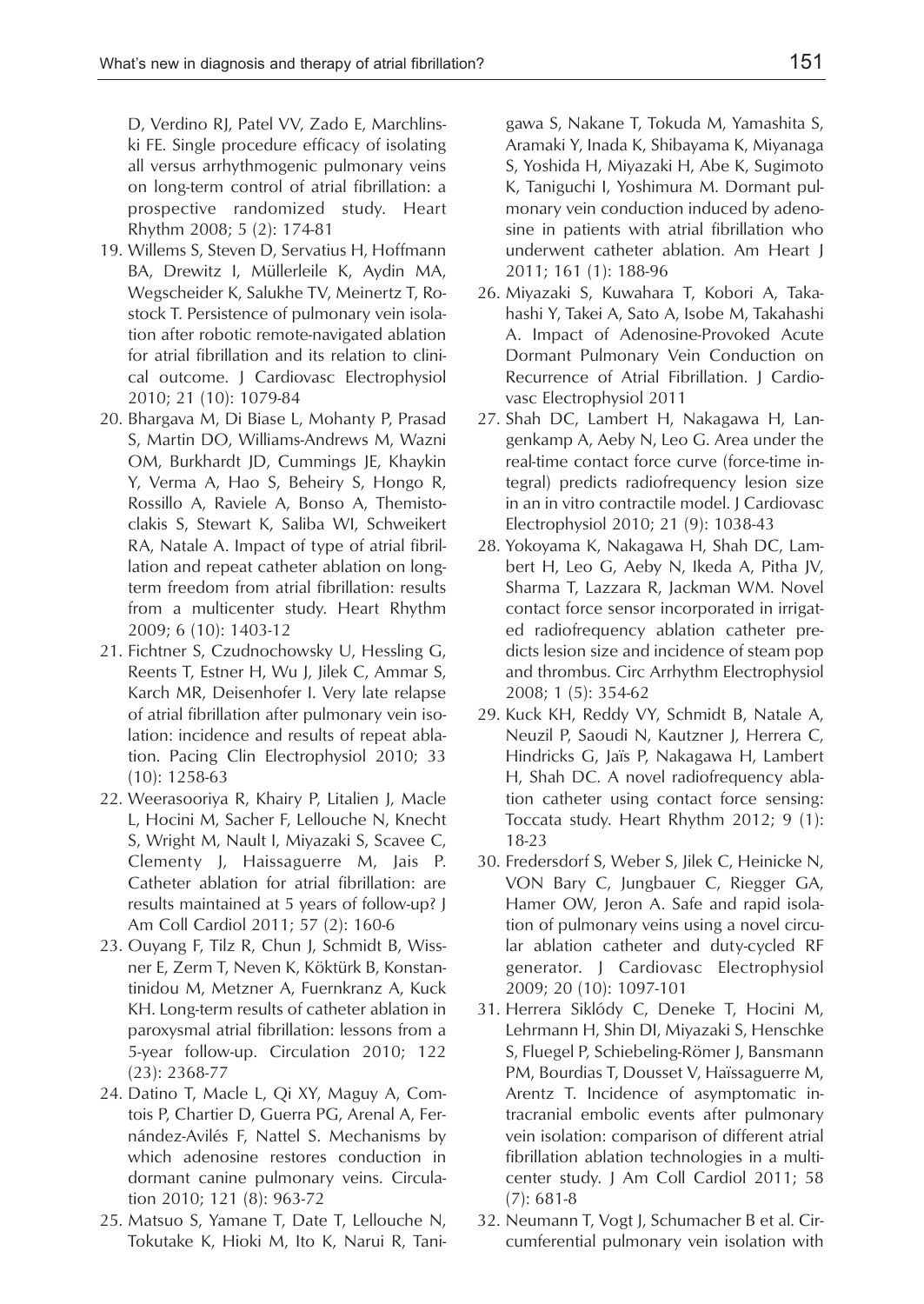the cryoballoon technique results from a prospective 3-center study. J Am Coll Cardiol 2008; 52: 273-8

- 33. Chun KR, Schmidt B, Metzner A et al. The 'single big cryoballoon' technique for acute pulmonary vein isolation in patients with paroxysmal atrial fibrillation: a prospective observational single centre study. Eur Heart J 2009; 30: 699-709
- 34. Van Belle Y, Janse P, Theuns D, Szili-Torok T, Jordaens L. One year follow-up after cryoballoon isolation of the pulmonary veins in patients with paroxysmal atrial fibrillation. Europace 2008; 10: 1271-6
- 35. Klein G, Oswald H, Gardiwal A et al. Efficacy of pulmonary isolation by cryoballoon ablation in patients with paroxysmal atrial fibrillation. Heart Rhythm 2008; 5: 802-6
- 36. Kuck KH, Fürnkranz A. Cryoballoon ablation of atrial fibrillation. J Cardiovasc Electrophysiol 2010; 21 (12): 1427-31
- 37. Metzner A, Schmidt B, Fuernkranz A, Wissner E, Tilz RR, Chun KR, Neven K, Konstantinidou M, Rillig A, Yoshiga Y, Mathew S, Koester I, Ouyang F, Kuck KH. One-year clinical outcome after pulmonary vein isolation using the novel endoscopic ablation system in patients with paroxysmal atrial fibrillation. Heart Rhythm 2011; 8 (7): 988-93
- 38. Oakes RS, Badger TJ, Kholmovski EG, Akoum N, Burgon NS, Fish EN, Blauer JJ, Rao SN, DiBella EV, Segerson NM, Daccarett M, Windfelder J, McGann CJ, Parker D, MacLeod RS, Marrouche NF. Detection and quantification of left atrial structural remodeling with delayed-enhancement magnetic resonance imaging in patients with atrial fibrillation. Circulation 2009; 119 (13): 1758- 67
- 39. Eitel C, Hindricks G, Sommer P, Gaspar T, Kircher S, Wetzel U, Dagres N, Esato M, Bollmann A, Husser D, Hilbert S, Zaker-Shahrak R, Arya A, Piorkowski C. Circumferential pulmonary vein isolation and linear left atrial ablation as a single-catheter technique to achieve bidirectional conduction block: the pace-and-ablate approach. Heart Rhythm 2010; 7 (2): 157-64
- 40. Tilz RR, Chun KR, Schmidt B, Fuernkranz A, Wissner E, Koester I, Baensch D, Boczor S, Koektuerk B, Metzner A, Zerm T, Ernst S, Antz M, Kuck KH, Ouyang F. Catheter ablation of long-standing persistent atrial fibrillation: a lesson from circumferential pul-

monary vein isolation. J Cardiovasc Electrophysiol 2010; 21 (10): 1085-93

- 41. Nademanee K, McKenzie J, Kosar E, Schwab M, Sunsaneewitayakul B, Vasavakul T, Khunnawat C, Ngarmukos T. A new approach for catheter ablation of atrial fibrillation: mapping of the electrophysiologic substrate. J Am Coll Cardiol 2004; 43 (11): 2044-53
- 42. Estner HL, Hessling G, Ndrepepa G, Luik A, Schmitt C, Konietzko A, Ucer E, Wu J, Kolb C, Pflaumer A, Zrenner B, Deisenhofer I. Acute effects and long-term outcome of pulmonary vein isolation in combination with electrogram-guided substrate ablation for persistent atrial fibrillation. Am J Cardiol 2008; 101 (3): 332-7
- 43. Estner HL, Hessling G, Biegler R, Schreieck J, Fichtner S, Wu J, Jilek C, Zrenner B, Ndrepepa G, Schmitt C, Deisenhofer I. Complex fractionated atrial electrogram or linear ablation in patients with persistent atrial fibrillation – a prospective randomized study. Pacing Clin Electrophysiol 2011; 34 (8): 939-48
- 44. Haïssaguerre M, Hocini M, Sanders P, Sacher F, Rotter M, Takahashi Y, Rostock T, Hsu LF, Bordachar P, Reuter S, Roudaut R, Clémenty J, Jaïs P. Catheter ablation of longlasting persistent atrial fibrillation: clinical outcome and mechanisms of subsequent arrhythmias. J Cardiovasc Electrophysiol 2005; 16 (11): 1138-47
- 45. O'Neill MD, Wright M, Knecht S, Jaïs P, Hocini M, Takahashi Y, Jönsson A, Sacher F, Matsuo S, Lim KT, Arantes L, Derval N, Lellouche N, Nault I, Bordachar P, Clémenty J, Haïssaguerre M. Long-term follow-up of persistent atrial fibrillation ablation using termination as a procedural endpoint. Eur Heart J 2009; 30 (9): 1105-12
- 46. Rostock T, Salukhe TV, Steven D, Drewitz I, Hoffmann BA, Bock K, Servatius H, Müllerleile K, Sultan A, Gosau N, Meinertz T, Wegscheider K, Willems S. Long-term single- and multiple-procedure outcome and predictors of success after catheter ablation for persistent atrial fibrillation. Heart Rhythm 2011; 8 (9): 1391-7. Epub 2011 Apr 13
- 47. Ammar S, Hessling G, Reents T, Fichtner S, Wu J, Zhu P, Kathan S, Estner HL, Jilek C, Kolb C, Haller B, Deisenhofer I. Arrhythmia type after persistent atrial fibrillation abla-